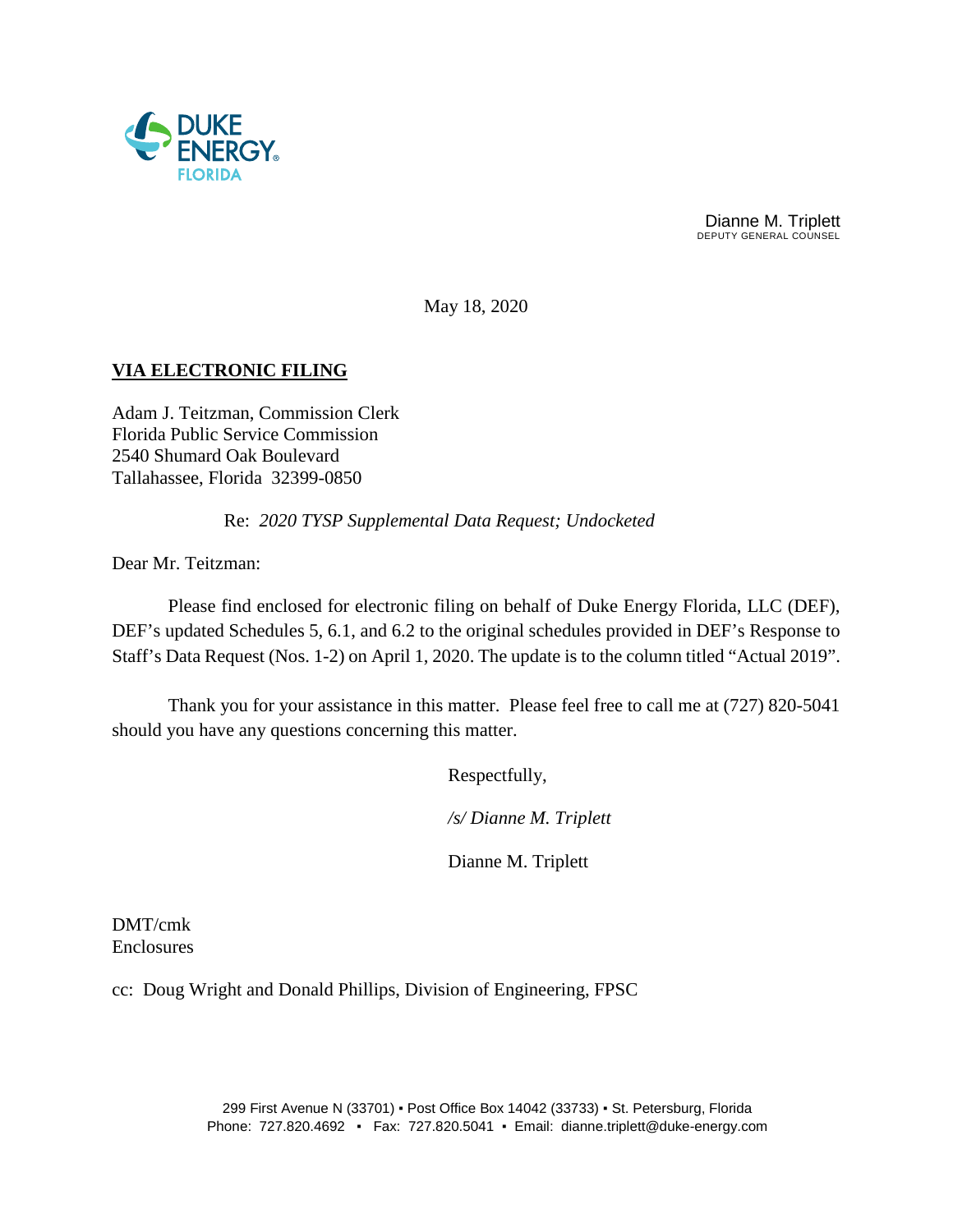### **DUKE ENERGY FLORIDA**

## SCHEDULE 5 FUEL REQUIREMENTS

| (1)    | (2)                | (3)                            | (4)          | (5)              | (6)<br>-ACTUAL-  | (7)              | (8)              | (9)              | (10)             | (11)             | (12)             | (13)             | (14)             | (15)             | (16)             |
|--------|--------------------|--------------------------------|--------------|------------------|------------------|------------------|------------------|------------------|------------------|------------------|------------------|------------------|------------------|------------------|------------------|
|        | FUEL REQUIREMENTS  | <b>UNITS</b>                   | 2018         | 2019             | 2020             | 2021             | 2022             | 2023             | 2024             | 2025             | 2026             | 2027             | 2028             | 2029             |                  |
| (1)    | <b>NUCLEAR</b>     |                                | TRILLION BTU | $\theta$         | $\theta$         | $\theta$         | $\theta$         | $\theta$         | $\boldsymbol{0}$ | $\theta$         | $\theta$         | $\theta$         | $\theta$         | $\theta$         | $\theta$         |
| $(2)$  | <b>COAL</b>        |                                | 1,000 TON    | 3,746            | 1,976            | 1,735            | 1,782            | 1,701            | 1,455            | 1,329            | 1,523            | 1,525            | 1,583            | 1,796            | 1,803            |
| (3)    | <b>RESIDUAL</b>    | TOTAL                          | 1,000 BBL    | $\boldsymbol{0}$ | 0                | $\theta$         | 0                | $\theta$         | $\boldsymbol{0}$ | 0                | $\theta$         | 0                | 0                | 0                | 0                |
| (4)    |                    | <b>STEAM</b>                   | 1,000 BBL    | $\boldsymbol{0}$ | $\theta$         | $\theta$         | $\theta$         | $\theta$         | $\boldsymbol{0}$ | $\boldsymbol{0}$ | $\theta$         | $\theta$         | $\boldsymbol{0}$ | 0                | $\pmb{0}$        |
| (5)    |                    | $\alpha$                       | 1,000 BBL    | $\boldsymbol{0}$ | $\theta$         | $\theta$         | $\theta$         | $\left( \right)$ | $\theta$         | $\theta$         | 0                | 0                | $\theta$         | $\theta$         | $\theta$         |
| $(6)$  |                    | <b>CT</b>                      | 1,000 BBL    | 0                | 0                | $\theta$         | $\theta$         | $\left( \right)$ | $\boldsymbol{0}$ | 0                | $\theta$         | $\left( \right)$ | 0                | 0                | $\theta$         |
| (7)    |                    | <b>DIESEL</b>                  | 1,000 BBL    | $\boldsymbol{0}$ | $\boldsymbol{0}$ | $\boldsymbol{0}$ | $\boldsymbol{0}$ | $\boldsymbol{0}$ | $\boldsymbol{0}$ | $\boldsymbol{0}$ | $\boldsymbol{0}$ | $\theta$         | $\boldsymbol{0}$ | $\boldsymbol{0}$ | $\boldsymbol{0}$ |
| (8)    | <b>DISTILLATE</b>  | TOTAL                          | 1,000 BBL    | 198              | 121              | 66               | 73               | 53               | 41               | 133              | 110              | 133              | 169              | 242              | 193              |
| (9)    |                    | <b>STEAM</b>                   | 1,000 BBL    | 55               | 42               | 19               | 19               | 19               | $24\,$           | 24               | 26               | 28               | 26               | 20               | $24\,$           |
| (10)   |                    | $\alpha$                       | 1,000 BBL    | $\boldsymbol{0}$ | $\theta$         | $\theta$         | $\theta$         | $\theta$         | $\boldsymbol{0}$ | $\theta$         | $\theta$         | 0                | $\theta$         | $\theta$         | $\boldsymbol{0}$ |
| (11)   |                    | <b>CT</b>                      | 1,000 BBL    | 143              | 80               | 46               | 54               | 34               | 17               | 109              | 84               | 105              | 143              | 222              | 169              |
| (12)   |                    | <b>DIESEL</b>                  | 1,000 BBL    | $\boldsymbol{0}$ | $\boldsymbol{0}$ | $\theta$         | $\theta$         | $\theta$         | $\boldsymbol{0}$ | $\theta$         | $\theta$         | 0                | $\boldsymbol{0}$ | $\boldsymbol{0}$ | $\boldsymbol{0}$ |
| (13)   | NATURAL GAS        | TOTAL                          | 1,000 MCF    | 222,083          | 262,546          | 233,860          | 235,307          | 235,624          | 232,804          | 244,581          | 241,656          | 243,558          | 250,990          | 251,574          | 251,051          |
| (14)   |                    | <b>STEAM</b>                   | 1,000 MCF    | 29,207           | 25,020           | 8,141            | 9,551            | 10,207           | 10,041           | 10,365           | 11,757           | 12,232           | 12,539           | 13,610           | 12,703           |
| (15)   |                    | $\alpha$                       | 1,000 MCF    | 184,419          | 226,506          | 220,983          | 221,465          | 220,928          | 218,842          | 227,711          | 224,566          | 224,929          | 227,109          | 226,859          | 227,467          |
| (16)   |                    | CT                             | 1,000 MCF    | 8,456            | 11,020           | 4,736            | 4,291            | 4,489            | 3,921            | 6,506            | 5,334            | 6,398            | 11,342           | 11,105           | 10,881           |
|        | OTHER (SPECIFY)    |                                |              |                  |                  |                  |                  |                  |                  |                  |                  |                  |                  |                  |                  |
| (17)   | OTHER, DISTILLATE  | ANNUAL FIRM INTERCHANGE        | 1,000 BBL    | N/A              | N/A              | $\theta$         | 0                | 0                | 0                | 0                | 0                | 0                | 0                | 0                | $\pmb{0}$        |
| (18)   | OTHER, NATURAL GAS | ANNUAL FIRM INTERCHANGE, CC    | 1,000 MCF    | N/A              | N/A              | 6,766            | 1,044            | $\theta$         | $\boldsymbol{0}$ | $\theta$         | $\theta$         | 0                | $\theta$         | $\theta$         | $\pmb{0}$        |
| (18.1) | OTHER, NATURAL GAS | ANNUAL FIRM INTERCHANGE, CT    | 1,000 MCF    | N/A              | N/A              | 12,025           | 14,614           | 14,055           | 16,965           | 12,096           | 12,717           | 11,799           | 2,470            | 0                | $\pmb{0}$        |
| (19)   | OTHER, COAL        | ANNUAL FIRM INTERCHANGE, STEAM | 1,000 TON    | N/A              | N/A              | $\theta$         | $\theta$         | $\theta$         | $\theta$         | $\theta$         | $\theta$         | 0                | $\theta$         | $\theta$         | $\theta$         |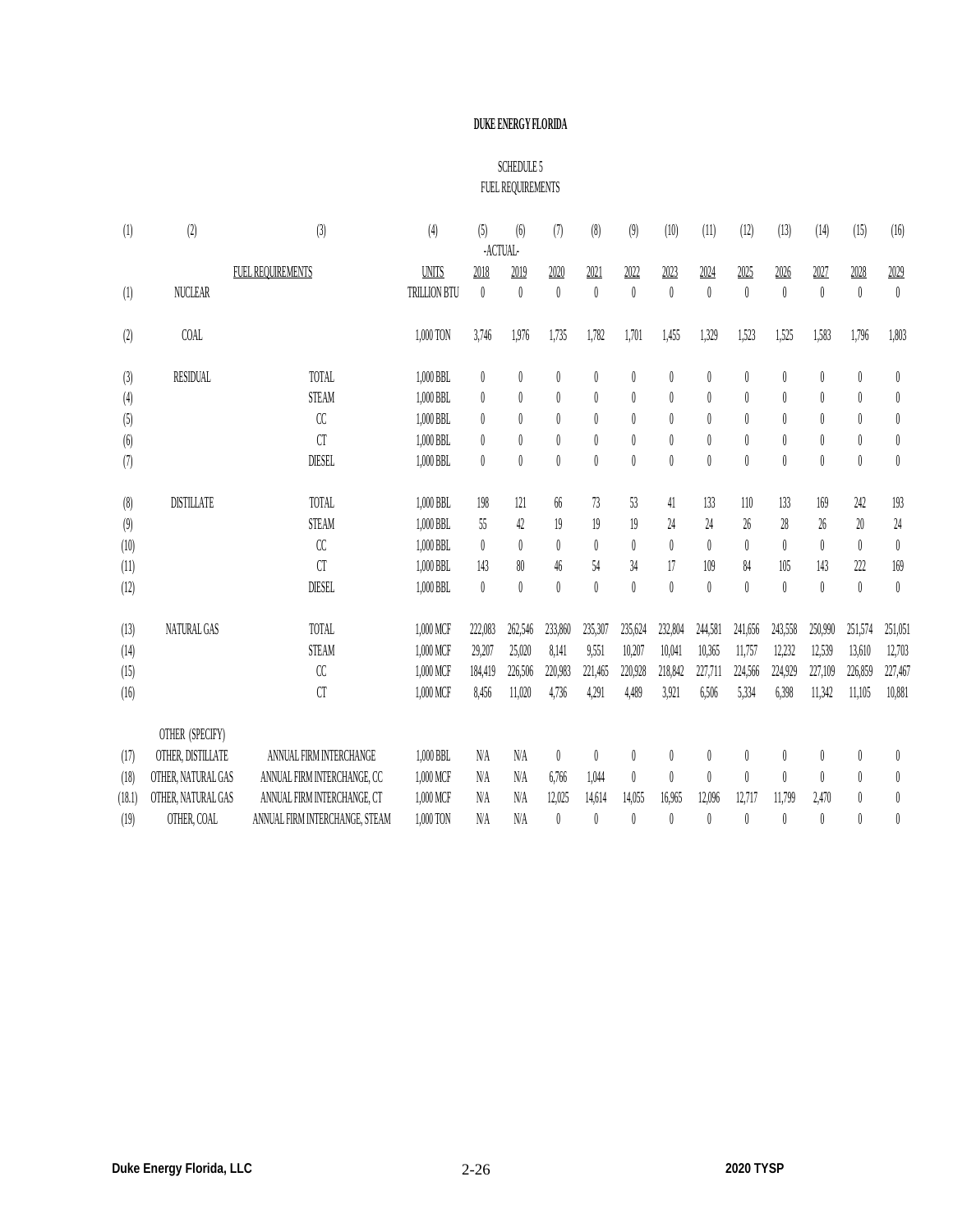#### **DUKE ENERGY FLORIDA**

#### SCHEDULE 6.1 ENERGY SOURCES (GWh)

| (1)  | (2)                             | (3)           | (4)          | (5)          | (6)<br>-ACTUAL- | (7)          | (8)      | (9)              | (10)             | (11)         | (12)         | (13)             | (14)             | (15)           | (16)           |
|------|---------------------------------|---------------|--------------|--------------|-----------------|--------------|----------|------------------|------------------|--------------|--------------|------------------|------------------|----------------|----------------|
|      | <b>ENERGY SOURCES</b>           |               | <b>UNITS</b> | 2018         | 2019            | 2020         | 2021     | 2022             | 2023             | 2024         | 2025         | 2026             | 2027             | 2028           |                |
| (1)  | ANNUAL FIRM INTERCHANGE 1/      |               | GWh          | 2.244        | 1,277           | 1.170        | 1,425    | 1,367            | 1,648            | 1.176        | 1.234        | 1.146            | 249              | 39             | 2029<br>34     |
|      |                                 |               |              |              |                 |              |          |                  |                  |              |              |                  |                  |                |                |
| (2)  | <b>NUCLEAR</b>                  |               | GWh          | $\mathbf{0}$ | $\theta$        | $\theta$     | $\theta$ | $\theta$         | $\boldsymbol{0}$ | $\theta$     | $\mathbf{0}$ | $\boldsymbol{0}$ | $\mathbf{0}$     | $\mathbf{0}$   | $\theta$       |
| (3)  | COAL                            |               | GWh          | 8,422        | 4,322           | 3,661        | 3,763    | 3,522            | 2,985            | 2,735        | 2,963        | 2,952            | 3,099            | 3,551          | 3,540          |
| (4)  | <b>RESIDUAL</b>                 | <b>TOTAL</b>  | GWh          | $\mathbf{0}$ | $\theta$        | $\mathbf{0}$ | $\theta$ | $\theta$         | $\boldsymbol{0}$ | $\theta$     | $\theta$     | 0                | $\theta$         | $\theta$       | $\theta$       |
| (5)  |                                 | <b>STEAM</b>  | GWh          | $\mathbf{0}$ | $\theta$        | $\theta$     | $\theta$ | $\theta$         | $\boldsymbol{0}$ | $\theta$     | $\theta$     | 0                | $\theta$         | $\theta$       | $\theta$       |
| (6)  |                                 | CC            | GWh          | $\theta$     | $\theta$        | $\theta$     | $\theta$ | $\theta$         | $\theta$         | $\theta$     | $\theta$     | 0                | $\theta$         | $\theta$       | $\theta$       |
| (7)  |                                 | <b>CT</b>     | GWh          | $\theta$     | $\theta$        | $\theta$     | $\theta$ | $\theta$         | $\mathbf{0}$     | $\theta$     | $\theta$     | $\theta$         | $\theta$         | $\theta$       | $\theta$       |
| (8)  |                                 | <b>DIESEL</b> | GWh          | $\theta$     | $\theta$        | $\theta$     | $\theta$ | $\mathbf{0}$     | $\mathbf{0}$     | $\theta$     | $\theta$     | $\theta$         | $\theta$         | $\theta$       | $\overline{0}$ |
| (9)  | <b>DISTILLATE</b>               | <b>TOTAL</b>  | GWh          | 90           | 33              | 17           | 20       | 13               | 6                | 41           | 32           | 39               | 55               | 86             | 65             |
| (10) |                                 | <b>STEAM</b>  | GWh          | 30           | $\theta$        | $\theta$     | $\theta$ | $\mathbf{0}$     | $\theta$         | $\theta$     | $\theta$     | $\theta$         | $\theta$         | $\theta$       | $\theta$       |
| (11) |                                 | CC            | GWh          | $\theta$     | $\theta$        | $\theta$     | $\theta$ | $\theta$         | $\theta$         | $\theta$     | $\theta$     | $\theta$         | $\theta$         | $\theta$       | $\theta$       |
| (12) |                                 | <b>CT</b>     | GWh          | 61           | 33              | 17           | 20       | 13               | 6                | 41           | 32           | 39               | 55               | 86             | 65             |
| (13) |                                 | <b>DIESEL</b> | GWh          | $\theta$     | $\theta$        | $\theta$     | $\theta$ | $\mathbf{0}$     | $\overline{0}$   | $\theta$     | $\theta$     | $\theta$         | $\theta$         | $\theta$       | $\theta$       |
| (14) | NATURAL GAS                     | <b>TOTAL</b>  | GWh          | 28,687       | 35,170          | 34,078       | 34,189   | 34,109           | 33,770           | 35,311       | 34,780       | 34,955           | 35,684           | 35,587         | 35,671         |
| (15) |                                 | <b>STEAM</b>  | GWh          | 2,714        | 2,278           | 627          | 735      | 782              | 767              | 801          | 912          | 957              | 984              | 1,073          | 995            |
| (16) |                                 | CC            | GWh          | 25,360       | 31,992          | 32,997       | 33,028   | 32,875           | 32,603           | 33,910       | 33,363       | 33,403           | 33,686           | 33,588         | 33,733         |
| (17) |                                 | <b>CT</b>     | GWh          | 612          | 900             | 454          | 425      | 452              | 400              | 600          | 505          | 595              | 1.014            | 926            | 942            |
| (18) | OTHER 2/                        |               |              |              |                 |              |          |                  |                  |              |              |                  |                  |                |                |
|      | OF PURCHASES                    |               | GWh          | 1,826        | 1,803           | 1,994        | 1,999    | 2,003            | 2,003            | 822          | 497          | 2                | $\overline{c}$   | $\overline{2}$ | 2              |
|      | <b>RENEWABLES OTHER</b>         |               | GWh          | $\mathbf{0}$ | $\theta$        | $\mathbf{0}$ | $\theta$ | $\theta$         | $\theta$         | $\mathbf{0}$ | $\theta$     | $\theta$         | $\theta$         | $\theta$       | $\theta$       |
|      | <b>RENEWABLES MSW</b>           |               | GWh          | 845          | 670             | 946          | 941      | 956              | 956              | 956          | 949          | 949              | 949              | 952            | 949            |
|      | <b>RENEWABLES BIOMASS</b>       |               | GWh          | 399          | 15              | $\theta$     | $\theta$ | $\theta$         | $\boldsymbol{0}$ | $\mathbf{0}$ | $\theta$     | $\theta$         | $\theta$         | $\mathbf{0}$   | $\mathbf{0}$   |
|      | <b>RENEWABLES SOLAR</b>         |               | GWh          | 26           | 222             | 835          | 1.460    | 2,620            | 3,167            | 3,840        | 4.266        | 4.912            | 5.231            | 5.562          | 5,862          |
|      | <b>IMPORT FROM OUT OF STATE</b> |               | GWh          | 1,685        | 1,290           | 943          | 142      | $\boldsymbol{0}$ | $\boldsymbol{0}$ | $\theta$     | $\theta$     | $\boldsymbol{0}$ | $\boldsymbol{0}$ | $\theta$       | $\bf{0}$       |
|      | <b>EXPORT TO OUT OF STATE</b>   |               | GWh          | $\theta$     | $\theta$        | $\theta$     | $\theta$ | $\theta$         | $\theta$         | $\theta$     | $\theta$     | $\theta$         | $\theta$         | $\theta$       | $\mathbf{0}$   |
| (19) | NET ENERGY FOR LOAD             |               | GWh          | 44,224       | 44,801          | 43,645       | 43,939   | 44,591           | 44,536           | 44,880       | 44,721       | 44,955           | 45,268           | 45,778         | 46,124         |
|      |                                 |               |              |              |                 |              |          |                  |                  |              |              |                  |                  |                |                |

1/ NET ENERGY PURCHASED (+) OR SOLD (-) WITHIN THE FRCC REGION.

2/ NET ENERGY PURCHASED (+) OR SOLD (-).